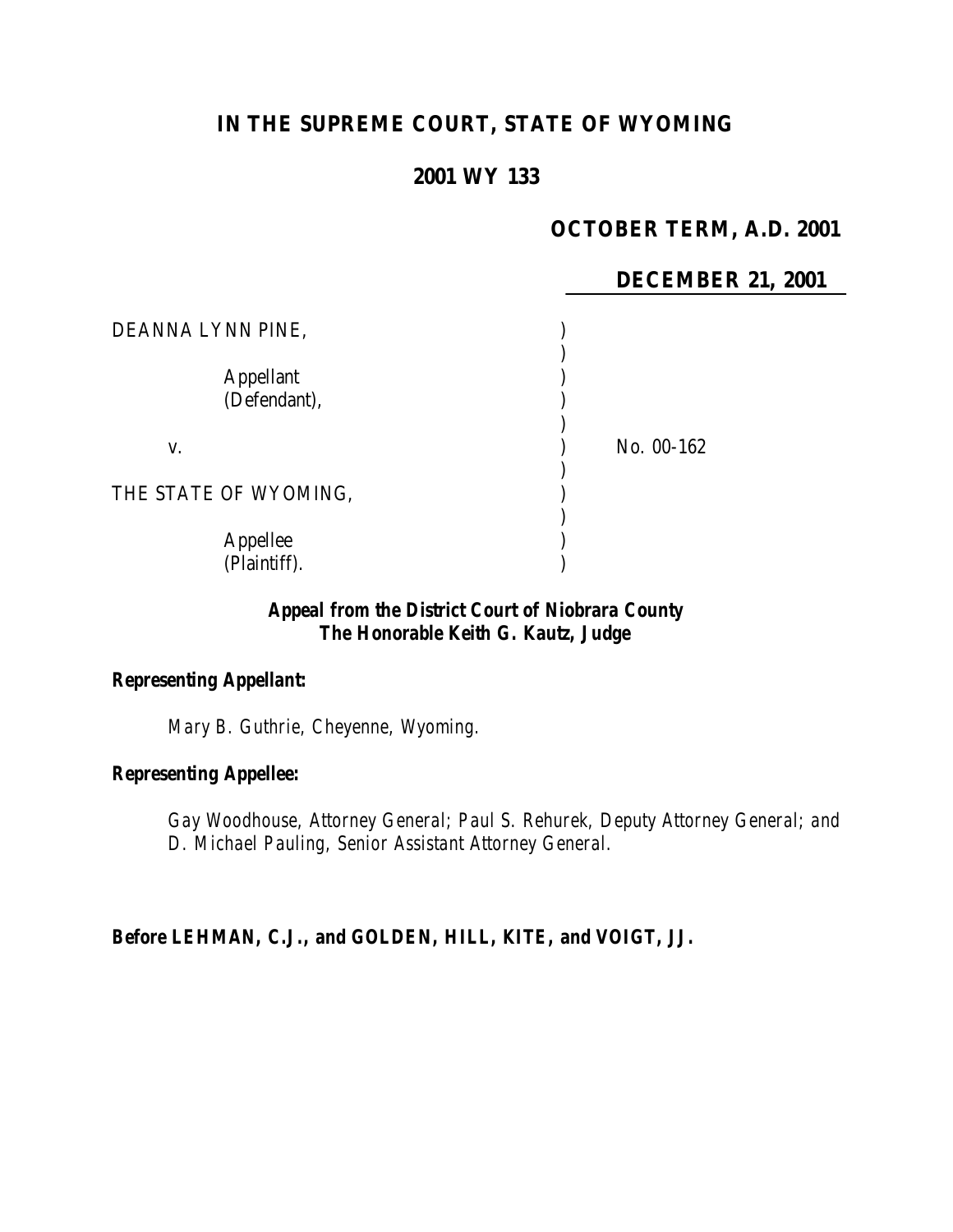#### **VOIGT, Justice.**

[¶1] In March 2000, a jury convicted appellant, Deanna Lynn Pine, of engaging in an unlawful clandestine laboratory operation in violation of Wyo. Stat. Ann. § 35-7- 1059(a)(ii) (LexisNexis 2001), a felony, and possession of a Schedule II controlled substance in violation of Wyo. Stat. Ann. § 35-7-1031(c)(i)(C) (LexisNexis 2001), a misdemeanor. On appeal, appellant contends that the evidence was insufficient to convict her of engaging in an unlawful clandestine laboratory operation and that Wyo. Stat. Ann. § 35-7-1059(a)(ii) is unconstitutionally vague. We affirm.

#### **ISSUES**

[¶2] Appellant raises two issues on appeal:

#### ISSUE I

Whether the evidence was sufficient to sustain Pine's conviction under Wyo. Stat. Ann. . . . § 35-7-1059(a)(ii) (LEXIS 1999) for possession of laboratory equipment or supplies with intent to engage in a clandestine laboratory operation.

#### ISSUE II

Whether Wyo. Stat. Ann. § 35-7-1059(a)(ii) (LEXIS 1999) is unconstitutional.

The State of Wyoming, as appellee, phrases the issues in substantially the same manner.

## **FACTS**

[¶3] Appellant and Michael Browning traveled together from Arizona to South Dakota in August 1999, where they stayed for approximately one week. On August 9, 1999, the Niobrara County Sheriff's Office received a call from appellant claiming that she had been assaulted and then abandoned at Mule Creek Junction north of Lusk. Deputy Darrel Frye responded to the call and ultimately stopped a tan Chevy Blazer with Arizona license plates, which matched the vehicle description provided by appellant, as it reached the town of Lusk.<sup>1</sup> The driver of the Chevy Blazer was Michael Browning.

<sup>&</sup>lt;sup>1</sup> The Niobrara County Sheriff picked appellant up at Mule Creek Junction and returned with her to the sheriff's office, where Deputy Frye interviewed her.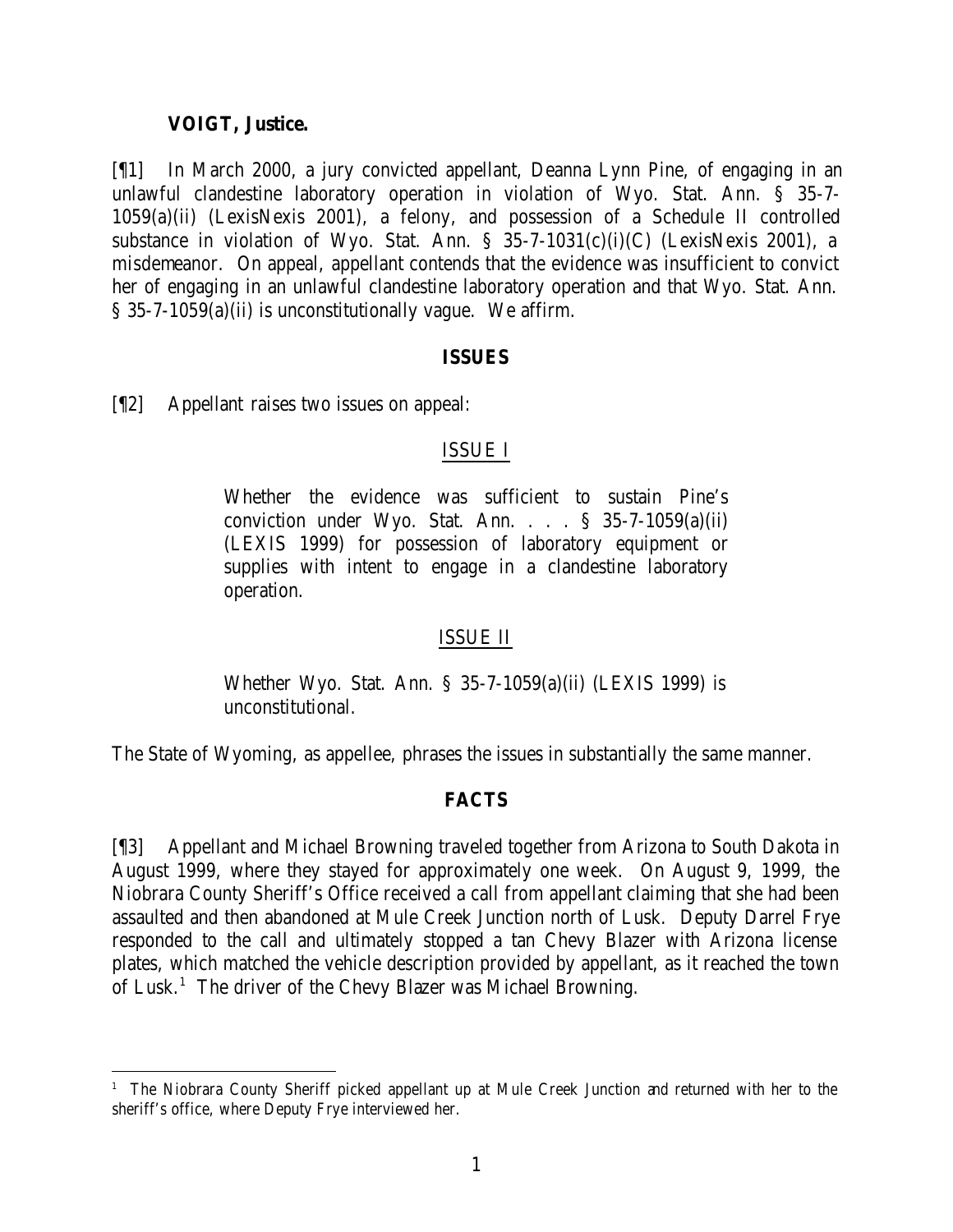[¶4] After a brief conversation regarding the purpose of the stop and providing Deputy Frye his identification, Mr. Browning removed several items from the Chevy Blazer (presumably his subjective determination regarding what property belonged to appellant), including:

(1) A green Rubber Maid container of female clothing and items, including a white towel (halfway down into the container) with "yellowish-brown" stains on it, later determined to be iodine. Appellant admitted to Deputy Frye that the container was hers, but apparently denied "owning" the towel.

(2) An orange water cooler. Appellant told Deputy Frye that the water cooler had been in the vehicle since she and Mr. Browning left Arizona, but claimed that it belonged to Mr. Browning.

(3) A briefcase. Appellant admitted to Deputy Frye that the briefcase was hers. In the briefcase, Deputy Frye discovered May and June 1999, receipts for several cases of fusees obtained from a Colorado company for a South Dakota company owned by an individual with whom appellant had previously resided. One receipt indicated that a "D.P." picked up three of these cases on behalf of the South Dakota company. The briefcase also contained a paper bearing the handwritten name, address, and phone number of the referenced Colorado company and other notations, including the phone number for Arizona Brake and Clutch.

Appellant told Agent Steve McFarland of the Division of Criminal Investigation that the fusees were used in the course of the South Dakota company's construction business. Interestingly, an August 8, 1999, South Dakota hardware store receipt for four three-packs of flares was also discovered in the vehicle. The "striker plates" of fusees or flares contain phosphorus, an ingredient used in the synthesis of methamphetamine.

(4) Two compact disc cases and an address book. Appellant stated that these items were hers.

(5) A closed cardboard box containing a "Furby." Appellant admitted to Deputy Frye that the "Furby" was hers. Underneath the "Furby" in the cardboard box, Deputy Frye discovered a twisted coffee filter containing a crystallized substance, later determined to be methamphetamine.

[¶5] At some point, Mr. Browning also handed Deputy Frye a vinyl pouch containing binoculars, a glass tube with methamphetamine residue, a Ziploc baggy with methamphetamine residue, and a book of matches. After obtaining Mr. Browning's consent, Deputy Frye searched the Chevy Blazer and discovered a blue towel wrapped around a triple-beam Ohaus "dial-a-gram" scale. A "yellow-tannish" residue appeared on the bottom of the scale. The residue apparently was not submitted for chemical testing, but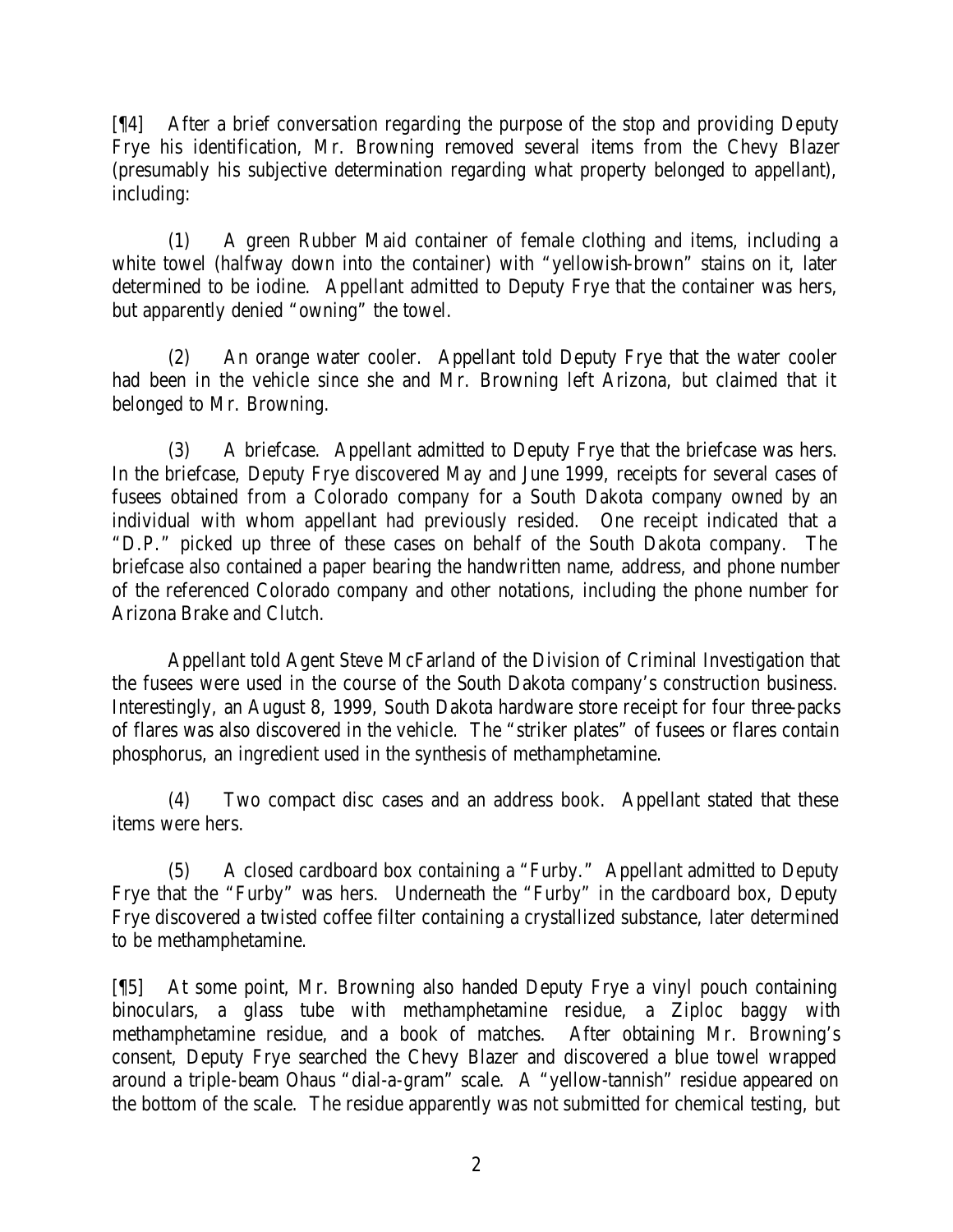the color was consistent with that of iodine. Scales of this nature can be used to weigh or measure substances, including iodine, throughout the synthesis of methamphetamine in order to obtain a precise chemical reaction. Officers also seized a duffel bag containing male clothing and a glass pipe with methamphetamine residue from the Chevy Blazer, as well as a twisted coffee filter containing methamphetamine from underneath the driver's seat.

[¶6] In the water cooler, officers discovered many items frequently used to manufacture methamphetamine, including:

(1) A bottle of muriatic acid. Muriatic acid can be used to assist in crystallizing methamphetamine.

(2) A bottle of "Heet." "Heet," which contains methanol, can be used to extract phosphorous from the "striker plates" on fusees or flares.

(3) A package of coffee filters. Coffee filters can be used to filter substances at various stages in the synthesis of methamphetamine.

(4) Two cans of brake cleaner. Two of appellant's fingerprints were retrieved from the cans of brake cleaner. Appellant told Agent McFarland that, while in a Rapid City, South Dakota auto parts store, Mr. Browning instructed her to get the brake cleaner, and she took it off the shelf. Brake cleaner can be used to absorb methamphetamine oil from methamphetamine base in its liquid form.

(5) A bottle of Red Devil lye. Lye can be used to bring liquid methamphetamine to a "basic condition."

(6) A white bottle with vinyl tubing around the top. Receipts for vinyl or rubber tubing were seized from the vehicle, at least one of which was found in appellant's briefcase. Appellant disputed whether the size of the tubing indicated on the receipt matched the size of the tubing seized from the cooler.

(7) Two plastic Clairol hair color bottles cut to form funnels, which tested positive for methamphetamine.

(8) Tin foil.

(9) Glass jars, which tested positive for iodine. Iodine can be used to aid in converting ephedrine or pseudoephedrine (an ingredient essential to manufacturing methamphetamine) to methamphetamine.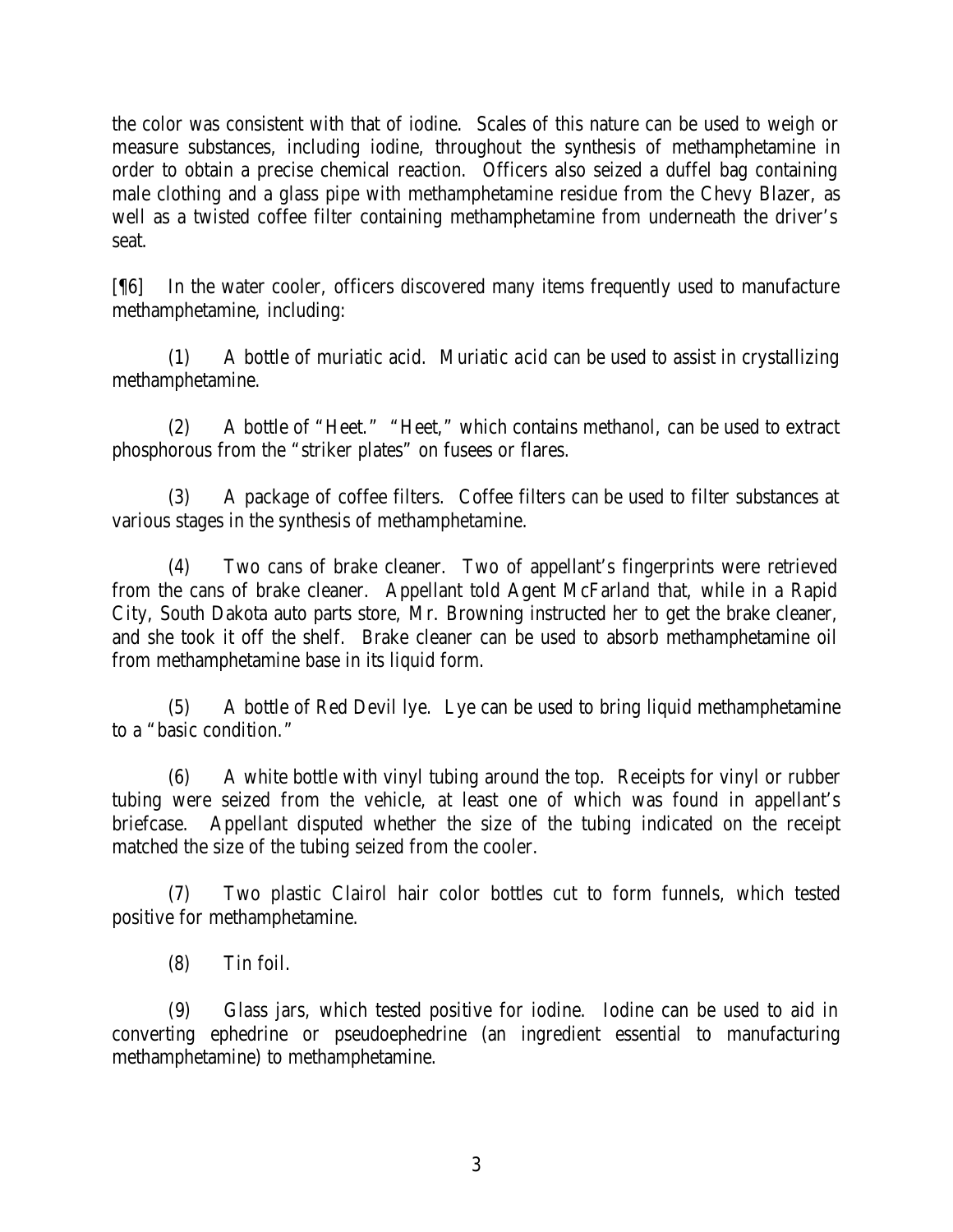(10) A tin box containing rubber stoppers, a bottle labeled pseudoephedrine that tested positive for phosphorus, and coffee filters which tested positive for iodine, "phenylpropanone," and phosphorous, all of which have a role in the synthesis of methamphetamine.

(11) Unused quantities of most of these substances remained, such that the contents of the cooler were still useful in manufacturing additional methamphetamine.

[¶7] Appellant first told Agent McFarland that she did not know what was in the water cooler; however, when asked if her fingerprints would be found on any items contained in the cooler, without first having seen its contents, appellant "talked about what was inside the cooler," replying that her fingerprints might be found on the brake cleaner, her hair dye bottles that Mr. Browning made into funnels, and pill tablets (presumably pseudoephedrine). On August 10, 1999, the Niobrara County undersheriff noticed "brownish-yellowish" stains on appellant's fingertips, palms, fingers and cuticles. The undersheriff testified that the color of these stains was consistent with that of the stains on the white towel and Ohaus scale, and based on his experience, all three stains were consistent with iodine stains.

[¶8] Appellant was charged with knowingly possessing laboratory equipment or supplies with intent to engage in a clandestine laboratory operation in violation of Wyo. Stat. Ann. § 35-7-1059(a)(ii), a felony, and possession of a Schedule II controlled substance in violation of Wyo. Stat. Ann. § 35-7-1031(c)(i)(C), a misdemeanor. Neither Mr. Browning nor appellant testified at appellant's trial. A jury convicted appellant of both offenses in March 2000, and the district court sentenced her to serve a two-and-one-half to six-year prison term for the felony conviction, concurrently with twelve months' incarceration for the misdemeanor conviction.

## **DISCUSSION**

#### **SUFFICIENCY OF THE EVIDENCE**

[¶9] Appellant argues that the evidence produced at trial was insufficient to sustain her clandestine laboratory operation conviction. According to appellant, the State did not prove that she exercised dominion and control over, or "possessed," the water cooler, its contents, or the scales seized from the Chevy Blazer. Appellant maintains that, based on the evidence, she was nothing more than a passenger in the Chevy Blazer, which is insufficient to infer that she, as opposed to Mr. Browning, possessed the contraband. Notably, appellant does not challenge the sufficiency of the evidence as to any other element of her clandestine laboratory operation conviction, including whether the seized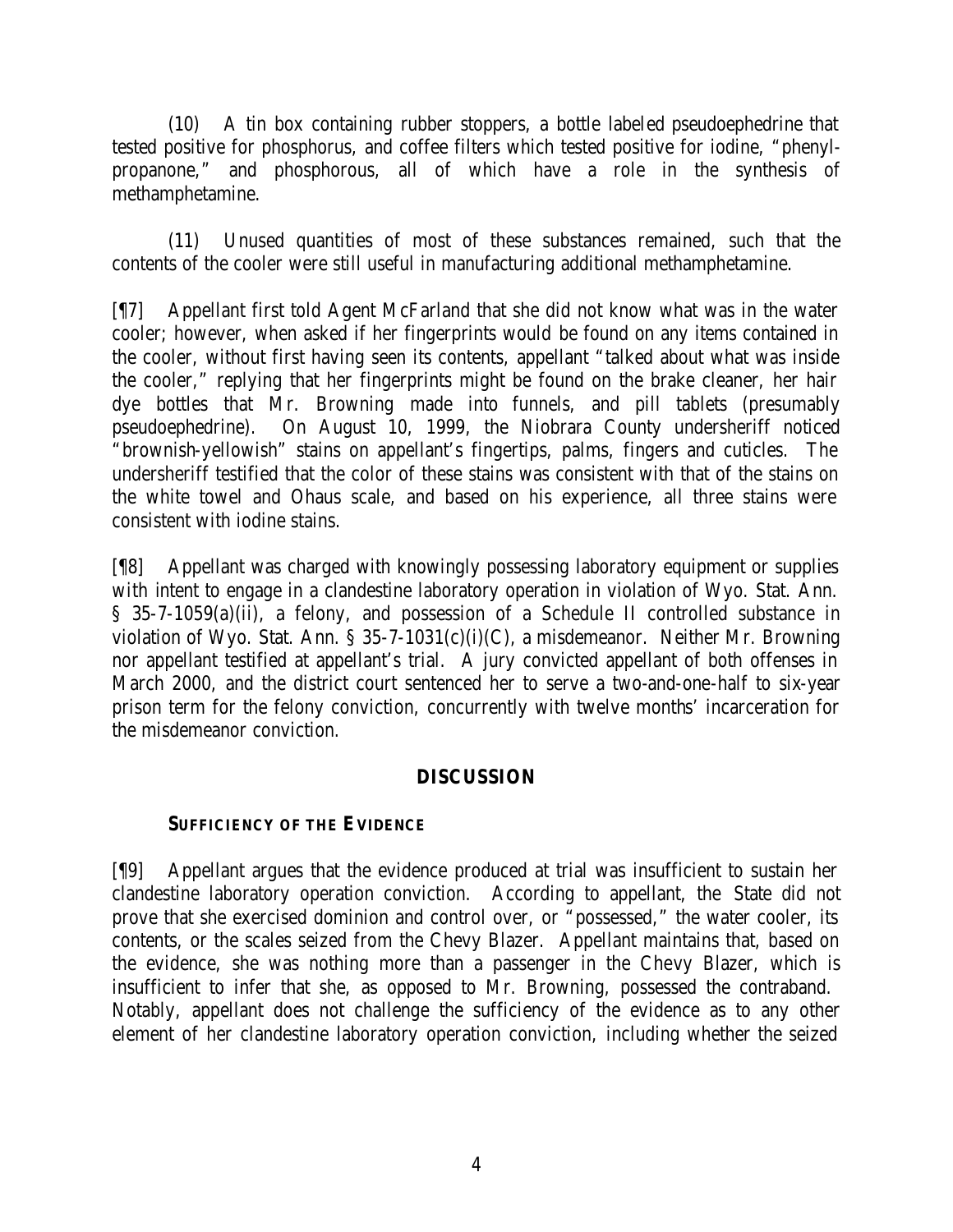items constituted "laboratory equipment or supplies" or whether the items, if possessed, were sufficient to infer a specific intent to engage in a clandestine laboratory operation.<sup>2</sup>

> When reviewing an appeal based on sufficiency of the evidence, we view the evidence, and any applicable inferences based on the evidence, in a light most favorable to the State. *Nixon v. State*, 994 P.2d 324, 329 (Wyo.1999); and *see Pool v. State*, 2001 WY 8, 17 P.3d 1285 (Wyo.2001). conducting such a review, we do not substitute our judgment for that of the jury; rather, we determine whether a quorum of reasonable and rational individuals would, or even could, have found the essential elements of the crime were proven beyond a reasonable doubt. *Id.*

*McFarlane v. State*, 2001 WY 10, ¶ 4, 17 P.3d 31, 32 (Wyo. 2001).

[¶10] Wyo. Stat. Ann. § 35-7-1059(a) provides, in pertinent part:

(a) It is unlawful for any person to knowingly or intentionally:

\* \* \*

(ii) Possess laboratory equipment or supplies with the intent to engage in a clandestine laboratory operation $[.]^{\lbrack 3]}$ 

<sup>&</sup>lt;sup>2</sup> At trial, appellant stipulated that the water cooler and its contents constituted a clandestine laboratory operation and had been used to manufacture methamphetamine. Appellant's primary defense was that she did not "possess" the contraband.

<sup>3</sup> Wyo. Stat. Ann. § 35-7-1058(a)(iv) (LexisNexis 2001) defines "[e]quipment" or "laboratory equipment" as "all products, components or materials of any kind when used, intended for use or designed for use in the manufacture, preparation, production, compounding, conversion or processing of a controlled substance in violation of this article." The same section provides that "[e]quipment" or "laboratory equipment" includes a "[g]lass reaction vessel," "[s]eparatory funnel," "[g]lass condensor," "[a]nalytical balance," or "[h]eating mantle." Wyo. Stat. Ann. § 35-7-1058(a)(ii) defines [c]landestine laboratory operation" as:

<sup>(</sup>A) Purchasing or procuring chemicals, supplies, equipment or a laboratory location for the illegal manufacture of controlled substances;

<sup>(</sup>B) Transporting or arranging for the transportation of chemicals, supplies or equipment for the illegal manufacture of controlled substances;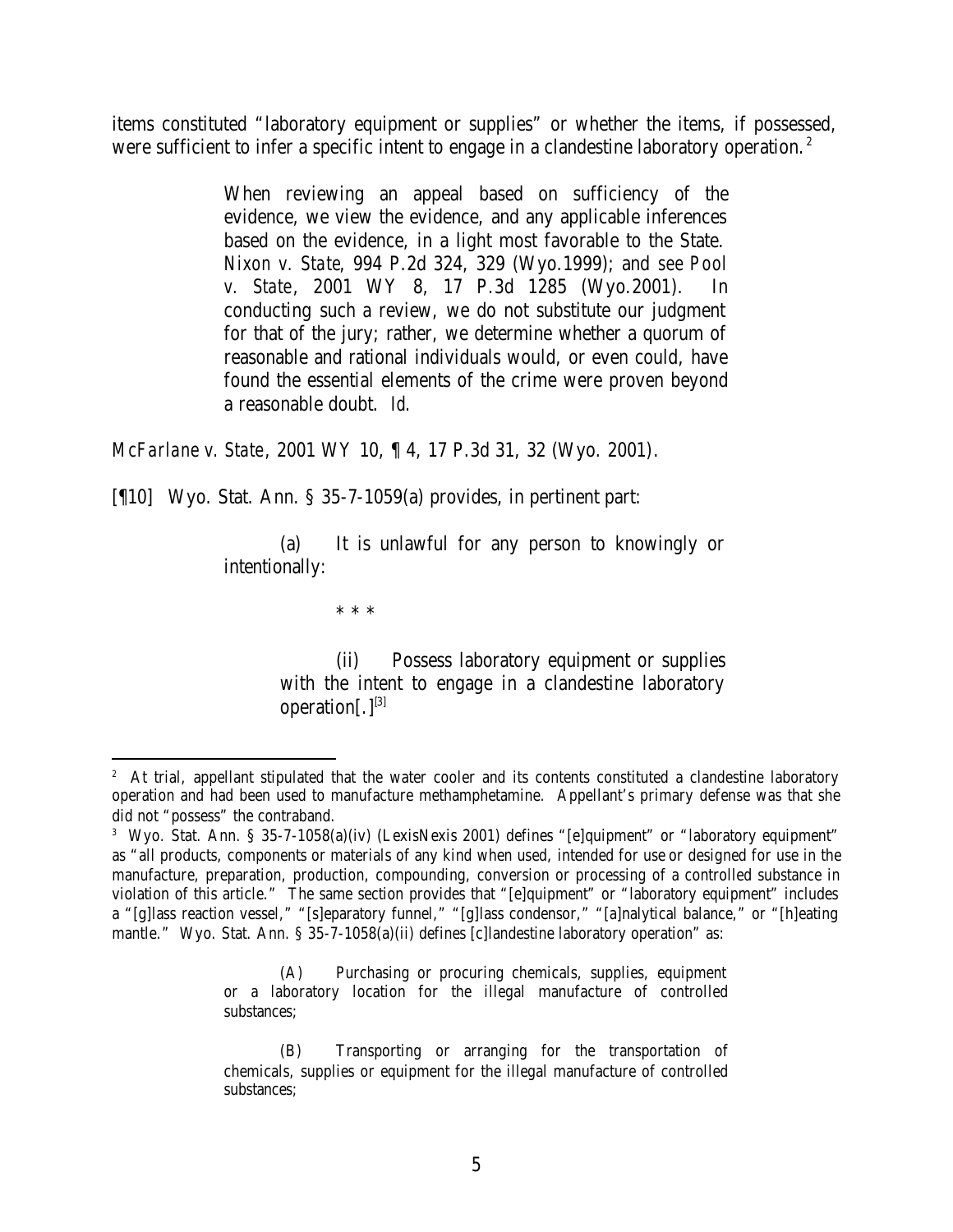To establish "possession," the State must prove that appellant "'either individually or jointly with another exercised dominion and control'" over the contraband, had knowledge of its presence, and that it was contraband. *Urrutia v. State*, 924 P.2d 965, 967 (Wyo. 1996) (*quoting Wise v. State*, 654 P.2d 116, 119 (Wyo. 1982)).

> "It is not necessary to offer direct evidence of the [appellant's] actual possession of the contraband. '[C]ircumstantial evidence linking together a series of facts' allowing a reasonable inference that the [appellant] had the requisite control and knowledge of the [contraband] is sufficient to show constructive possession. *Wise*, 654 P.2d at 119. The court must consider the totality of the circumstances when determining whether sufficient evidence was presented to allow the jury to infer that the [appellant] had the requisite control and knowledge of the contraband. *Urrutia v. State*, 924 P.2d 965, 967 (Wyo.1996)."

*Mora v. State*, 984 P.2d 477, 481 (Wyo. 1999) (*quoting Seeley v. State*, 959 P.2d 170, 176 (Wyo. 1998)).

[¶11] The aforementioned facts, when viewed in a light most favorable to the State, provide sufficient indicia of possession that a jury could reasonably infer that appellant "possessed" the contraband. The totality of the circumstances and accompanying inferences, including the nature of appellant's association with Mr. Browning and the Chevy Blazer, her fingerprints, the stains observed on the scales, appellant's hands, and the towel retrieved from appellant's belongings, in addition to appellant's own statements and the evidence contained in her possessions, establish a direct nexus between appellant, the water cooler and its contents, and the other items that comprised the clandestine laboratory operation; appellant knowingly exercised dominion and control over the contraband—she was, quite literally, caught "red-handed."

#### **CONSTITUTIONALITY OF WYO. STAT. ANN. § 35-7-1059**

[¶12] Appellant next argues that Wyo. Stat. Ann. § 35-7-1059(a)(ii) is unconstitutionally vague. In particular, appellant contends that the statute does not define the terms "supplies" or "separatory funnel" and therefore does not "advise a person of ordinary

<sup>(</sup>C) Setting up equipment or supplies in preparation for the illegal manufacture of controlled substances; or

<sup>(</sup>D) Distributing or disposing of chemicals, equipment, supplies or products used in or produced by the illegal manufacture of controlled substances.